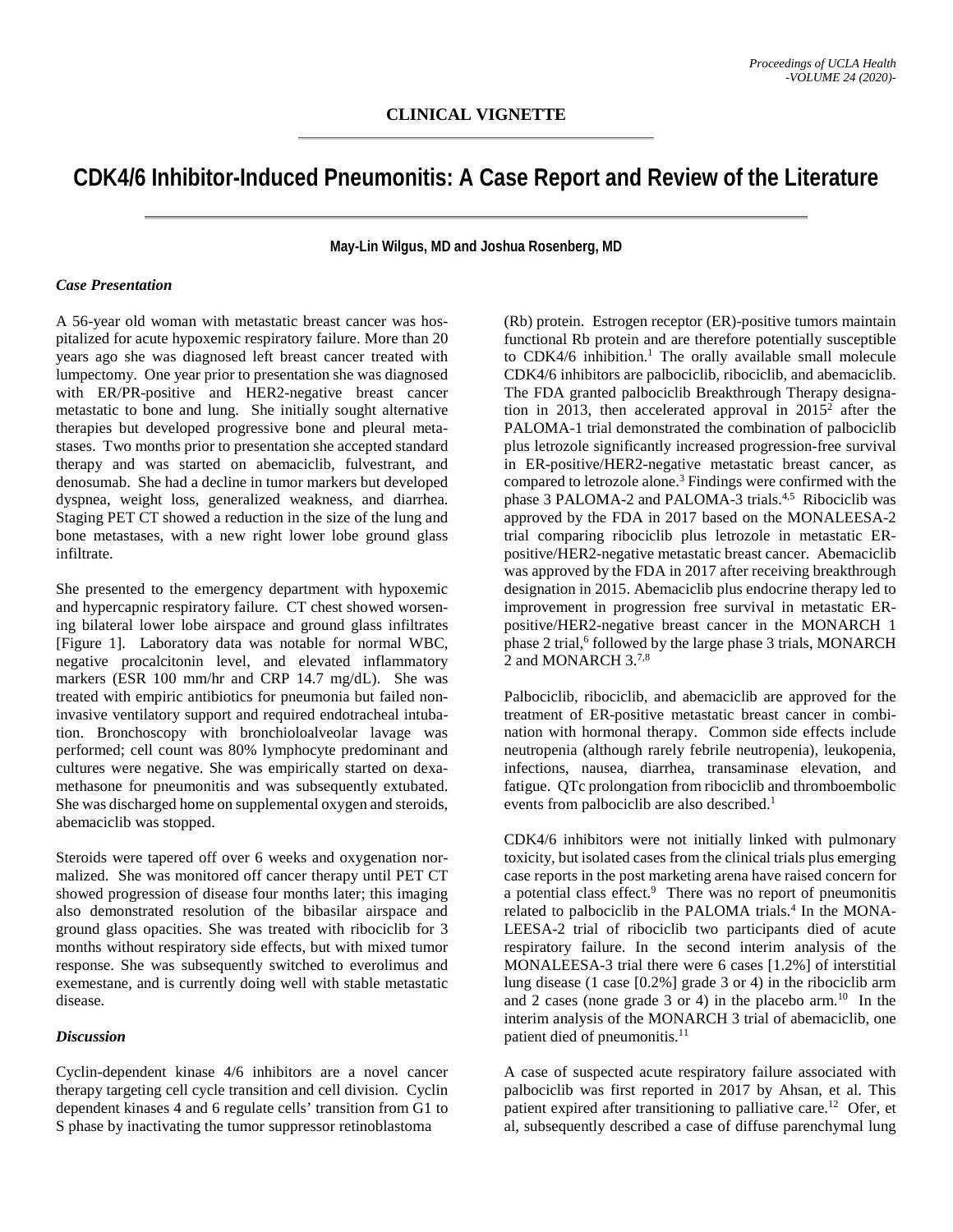injury (organizing diffuse alveolar damage on transbronchial biopsy) that developed 3 months after initiation of palbociclib, and resulted in death despite use of corticosteroids. 13 Jazieh et al, reported a case of palbociclib-related pneumonitis that developed a year after initiating therapy and responded to corticosteroids and discontinuation of palbociclib. 14

Wider knowledge of the risk of pneumonitis related to abemaciclib occurred when in May 2019 the Japanese health ministry announced that 14 patients had pulmonary side effects and 3 patients died after treatment with abemaciclib, after 2000 patients had been treated with abemaciclib in Japan.<sup>15</sup> Eli Lilly, the manufacturer of abemaciclib, initially added a warning regarding the risk of interstitial lung disease only in their Japanese market, citing a general greater frequency of pneumonitis in the East Asian population. 16 However the FDA later announced on September 13, 2019, that there were reports of serious cases of pneumonitis and interstitial lung disease, including fatalities, in patients treated with palbociclib, ribociclib, and abemaciclib – in ongoing clinical trials and post marketing safety databases. 9

We present a patient with metastatic ER-positive breast cancer on abemeciclib for 2 months who developed acute respiratory failure with bilateral pulmonary infiltrates. Although lung biopsy was not performed, infection was excluded with bronchoalveolar lavage, and the patient clinically improved after withholding abemaciclib and receiving corticosteroids, compatible with abemeciclib-induced pneumonitis. The mechanism of injury in CDK4/6-inhibitor induced pneumonitis is unknown, but may be related to the recruitment of inflammatory cells to the lung, as shown with palbociclib administration in a mouse model of bleomycin-induced pulmonary fibrosis. 17 Human lung biopsies where available have shown nonspecific diffuse alveolar damage, and our patient demonstrated a lymphocytic predominant inflammation on bronchoalveolar lavage. The exact incidence of pneumonitis related to CDK4/6 inhibitors is also not known, but may approximate 0.2% as seen in the larger clinical trials. <sup>10</sup> The timing of pneumonitis after initiation of therapy has been described from months to a year. 12-14 Whether the development of pneumonitis is associated with tumor response is an interesting and unanswered question. An individual's risk for pneumonitis may not cross to other drugs in the class. Our patient tolerated ribociclib after experiencing pneumonitis from abemaciclib, and the patient described by Jazieh et al, developed pneumonitis from abemaciclib after previously tolerating palbociclib. 14

This case demonstrates the value of post-marketing surveillance for rare drug side effects that become apparent only with widespread use. Drug-induced pneumonitis should be considered when encountering patients on CDK4/6 inhibitors with acute respiratory failure and pulmonary infiltrates.





## **REFERENCES**

- 1. **Spring LM, Zangardi ML, Moy B, Bardia A**. Clinical Management of Potential Toxicities and Drug Interactions Related to Cyclin-Dependent Kinase 4/6 Inhibitors in Breast Cancer: Practical Considerations and Recommendations. *Oncologist*. 2017 Sep;22(9):1039-1048. doi: 10.1634/theoncologist.2017-0142. Epub 2017 Jul 13. PMID: 28706010; PMCID: PMC5599204.
- 2. **Beaver JA, Amiri-Kordestani L, Charlab R, Chen W, Palmby T, Tilley A, Zirkelbach JF, Yu J, Liu Q, Zhao L, Crich J, Chen XH, Hughes M, Bloomquist E, Tang S, Sridhara R, Kluetz PG, Kim G, Ibrahim A, Pazdur R, Cortazar P**. FDA Approval: Palbociclib for the Treatment of Postmenopausal Patients with Estrogen Receptor-Positive, HER2-Negative Metastatic Breast Cancer. *Clin Cancer Res*. 2015 Nov 1;21(21):4760-6. doi: 10.1158/1078-0432.CCR-15-1185. Epub 2015 Aug 31. PMID: 26324739.
- 3. **Finn RS, Crown JP, Lang I, Boer K, Bondarenko IM, Kulyk SO, Ettl J, Patel R, Pinter T, Schmidt M, Shparyk Y, Thummala AR, Voytko NL, Fowst C, Huang X, Kim ST, Randolph S, Slamon DJ**. The cyclindependent kinase 4/6 inhibitor palbociclib in combination with letrozole versus letrozole alone as first-line treatment of oestrogen receptor-positive, HER2-negative, advanced breast cancer (PALOMA-1/TRIO-18): a randomised phase 2 study. *Lancet Oncol*. 2015 Jan;16(1):25-35. doi: 10.1016/S1470-2045(14)71159-3. Epub 2014 Dec 16. PMID: 25524798.
- 4. **Finn RS, Martin M, Rugo HS, Jones S, Im SA, Gelmon K, Harbeck N, Lipatov ON, Walshe JM, Moulder S, Gauthier E, Lu DR, Randolph S, Diéras V, Slamon DJ**. Palbociclib and Letrozole in Advanced Breast Cancer. *N Engl J Med*. 2016 Nov 17;375(20):1925-1936. doi: 10.1056/NEJMoa1607303. PMID: 27959613.
- 5. **Turner NC, Ro J, André F, Loi S, Verma S, Iwata H, Harbeck N, Loibl S, Huang Bartlett C, Zhang K, Giorgetti C, Randolph S, Koehler M, Cristofanilli M; PALOMA3 Study Group**. Palbociclib in Hormone-Receptor-Positive Advanced Breast Cancer. *N Engl J Med*.